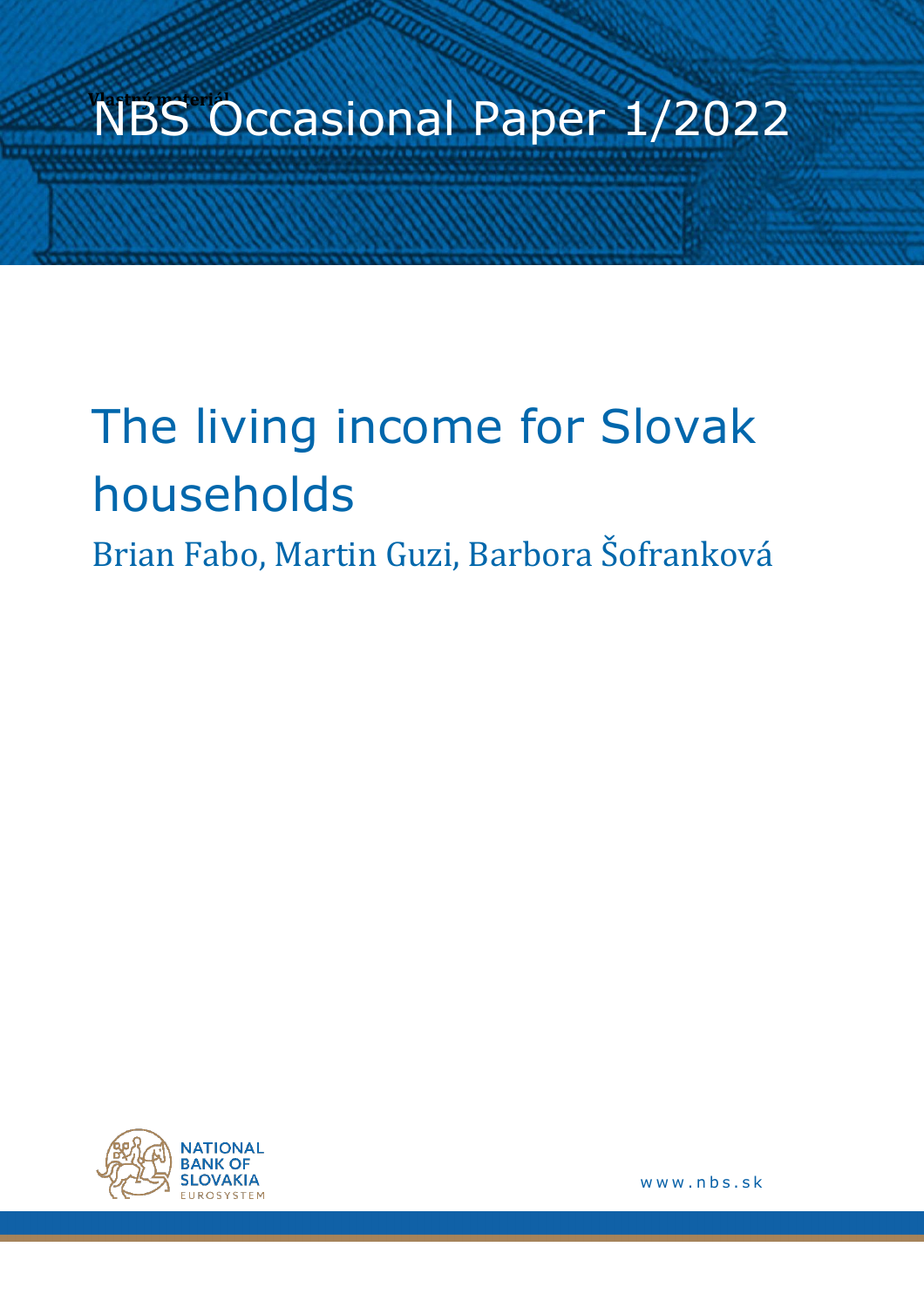

## The living income for Slovak  $h$ ouseholds $1$

**Brian Fabo**2**, Martin Guzi**3**, Barbora Šofranková**<sup>4</sup>

### **Abstract**

Legally mandated minimum subsistence level and statutory minimum wage are often an arbitrary amount reflecting political interests more than the actual cost of living. We calculate the living income for a single adult household and the household of two adults and two dependent children based on real price microdata. Our approach accounts for a nutritious diet, adequate housing, basic clothing and footwear, transport, education, healthcare and budget for communication, recreation, and other miscellaneous goods. We report separate living income for households residing in the capital city and households living in the different types of housing. Our main aim is to calculate the cost of living for Slovak households, which can be helpful to policy professionals in variety of domains, including macroprudential regulation. Our methodology allows for regular updates and improvements of living income calculation in the future as additional data become available.

**JEL codes**: D14, H53, R28 **Keywords:** Cost of living, Decent income, Expenditure, Household consumption

© Národná banka Slovenska 2021 research@nbs.sk

This publication is available on the NBS website www.nbs.sk/en/publications-issued-by-the-nbs/research-publications

The views and results presented in this paper are those of the authors and do not necessarily represent the official opinion of the National Bank of Slovakia. ISSN 2585-9269 (online)

- <sup>1</sup> This original calculation was published in the Final Thesis of Barbara Šofranková (2021), prepared under the supervision of Martin Guzi on the basis of the analytical work on CPI price microdata developed as a collaboration between Martin Guzi and Brian Fabo. Martin Guzi acknowledges the support from the Grant Agency of Masaryk University (MUNI/A/1382/2021). The presented calculation has been improved based on feedback kindly provided by Pavel Gertler, Ľudovít Ódor, Zuzana Siebertová and Ján Klacso.
- <sup>2</sup> National Bank of Slovakia and Comenius University in Bratislava
- <sup>3</sup> Masaryk University, Brno; Central European Labour Studies Institute (CELSI), Bratislava and Institute of Labor Economics (IZA), Bonn
- <sup>4</sup> Masaryk University, Brno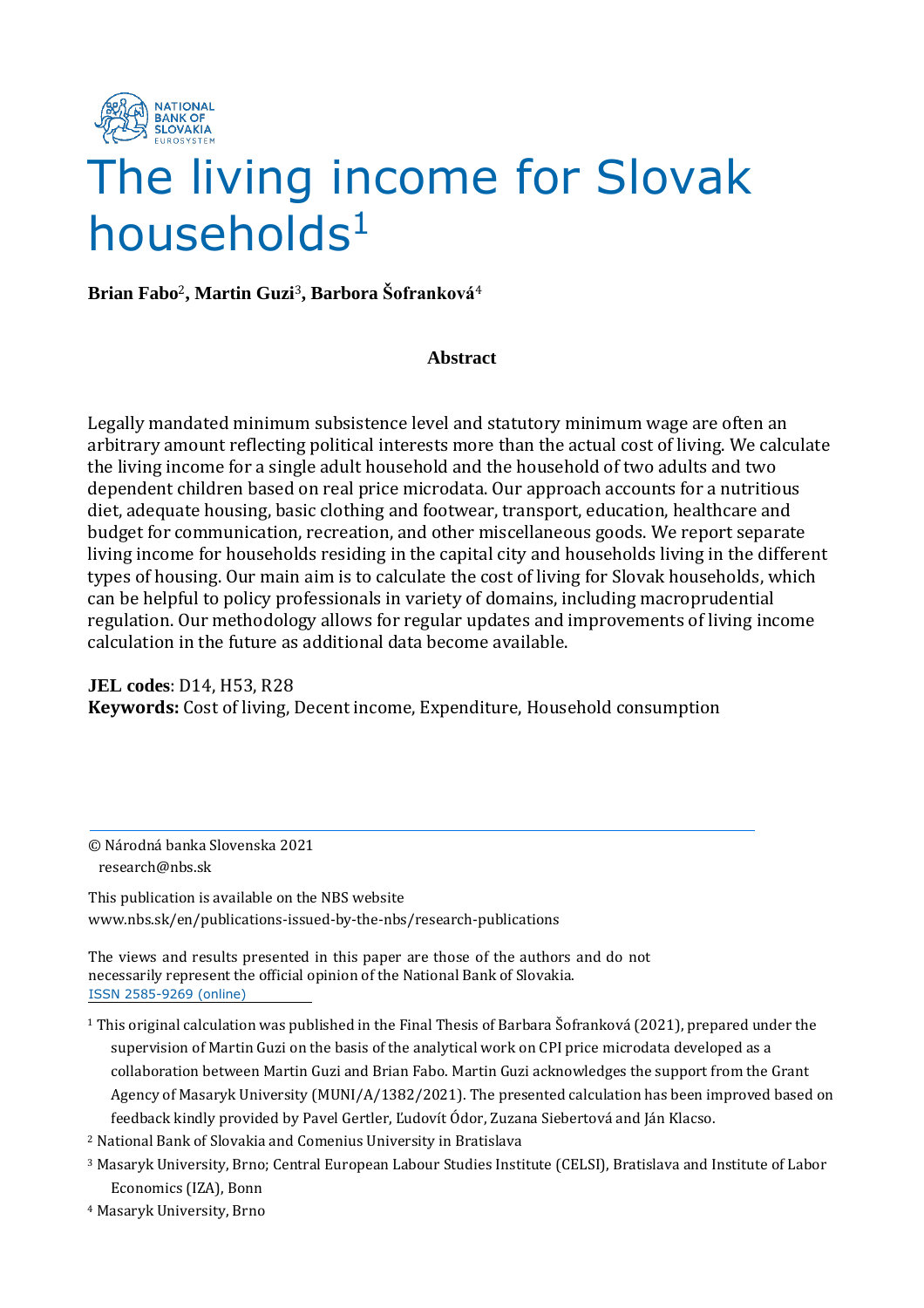## Introduction

We propose a scientifically robust method to calculate the living income for a standard Slovak household using real price microdata. Living income represents the amount of money that allows a household to secure all the essential needs, but certainly not all the wants. The concept of 'essential needs' reflects the level of economic development and various social and cultural determinants. In consequence, determining an universally acceptable living income is challenging (Goedemé et al., 2017). Therefore, easy-to-calculate proxies are often used in policy practice, for instance the risk-of-poverty-rate threshold, which typically equals 60 % of the national median equivalized disposable income after social transfers. This amount, however, represents vastly different living standard in countries with different income level (Fabo and Guzi, 2019). We side-step this problem by opting for a more tailor-suited approach, developing a living income calculation specifically for Slovakia. The presented calculation of living income for Slovakia can be therefore understood as the level of income necessary to ensure basic needs for the specified household. The aim of this paper is to define such cost of living using a bottomup approach in the context of central European standards.

The idea that everybody should have a sufficient income to pursue a decent life goes back to the Ancient period philosophers (Anker, 2011). In its modern usage it is connected mainly to two powerful intellectual traditions – the Labor movement and Catholic social thinking (Hirsch and Valadez-Martinez, 2017). In this line of thought, the decent life is connected to *just* renumeration of workers, which has been explicitly defined as a human right in the Universal Declaration of Human Rights (United Nations, 1948). On the policy level, these ideas are reflected typically by some combination of minimum wage policy and tax policies, that ensure that everybody who works enjoys a certain income level, deemed sufficient by relevant entities such as the state or business and labor representatives. Nonetheless, it is not uncommon in some regions such as Eastern Europe - the minimum wage amounts are commonly set at levels that they do not cover even the very basic needs of life (Fabo, 2018; Fabo and Belli, 2017).

The main income source for jobless tends to be government transfers. Some 20<sup>th</sup> century thinkers, including Martin Luther King and Friedrich Hayek, go even a step further and advocate a right to some form of Universal Basic Income (UBI), which they claim should be granted to all people regardless of their labor status (Banerjee et al., 2019). In Slovakia, the minimum subsistence level is defined as a socially recognized minimum income threshold that every household is formally entitled to depending on a family composition. However, to incentivize people to seek employment, the amount of the subsistence minimum is, substantially lower than the minimum wage.

In contrast to the arbitrary legally set amounts, our approach returns to the original idea behind the notion of the living income. We aim to determine a minimum amount sufficient to ensure a decent life, which can be directly related to the cost of living in basic terms. Our intention is mostly policy based as the legal concepts pertaining to living income provide a reference point of many policy measures. The term "minimum wage" is included in 26 new or amended laws adopted by the Slovak parliament between 2016 and 2021, while the term "subsistence minimum" has been mentioned 45 times<sup>5</sup>.

At the same time, these debates are clearly making a footprint in general public. According to Google search data, the interest in the UBI has gained attention recently, although still however remaining less popular than the concept of minimum wage is still the most popular (Figure 1).

<sup>5</sup> According to the online legal database slov-lex.sk.

The estimate of living income for Slovak households| NBS Occasional Paper 1/2022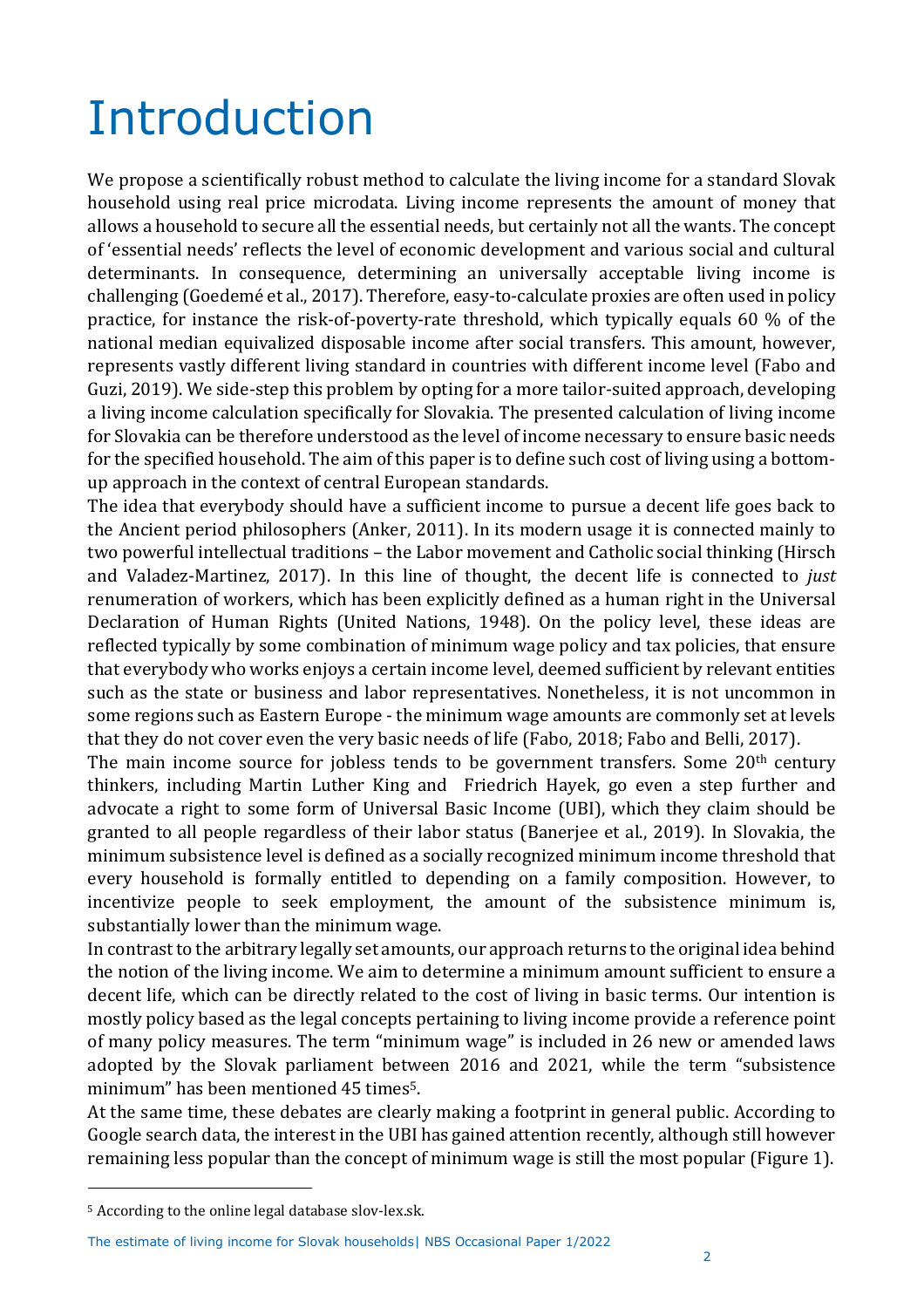

Figure 1: The relative frequency of searches for "universal basic income", "living wage" and "minimum wage" topics worldwide on Google between February 2017 and December 2021. Source: Authors based on Google Trends

In this paper, we propose the calculation of living income, which we understand as the minimum necessary disposable income for the household. The methodology for calculation of living income that we can be used as a benchmark for setting minimum wage and social transfers. It can be likewise useful for the purpose of financial stability regulation. Specifically, the key concept of debt-service-to-income ratio explicitly tests whether households have sufficient resources left to maintain a minimum standard of living after paying all monthly instalments (Jurča et al., 2020). Our calculation can be useful to open a discussion about the adjustment of minimum subsistence level legislated by the government as a reference of living income.

Another useful aspect of calculating its living income is that it provides information about the development of prices of goods households obtain on a regular basis in time. As theorized by Lucas (1972) and confirmed empirically (D'Acunto et al., 2021), these "directly experienced" price changes are the key element determining households' inflation expectations, which are crucial factor in modern monetary policy considerations.

## Analytical strategy and data

The living income has not yet been calculated specifically for Slovakia, although there are estimates based on international data (Guzi, 2014; 2021). The approach proposed in this paper is based on methodology outlined in Guzi and Kahanec (2019) and is broadly consistent with the manual for living wage calculation published by Anker and Anker (2017).

In general, a minimum living standard comprises of a nutritious diet, adequate housing, and economically priced good including basic clothing and footwear, transport, education, healthcare and a very limited budget for communication, recreation, and other miscellaneous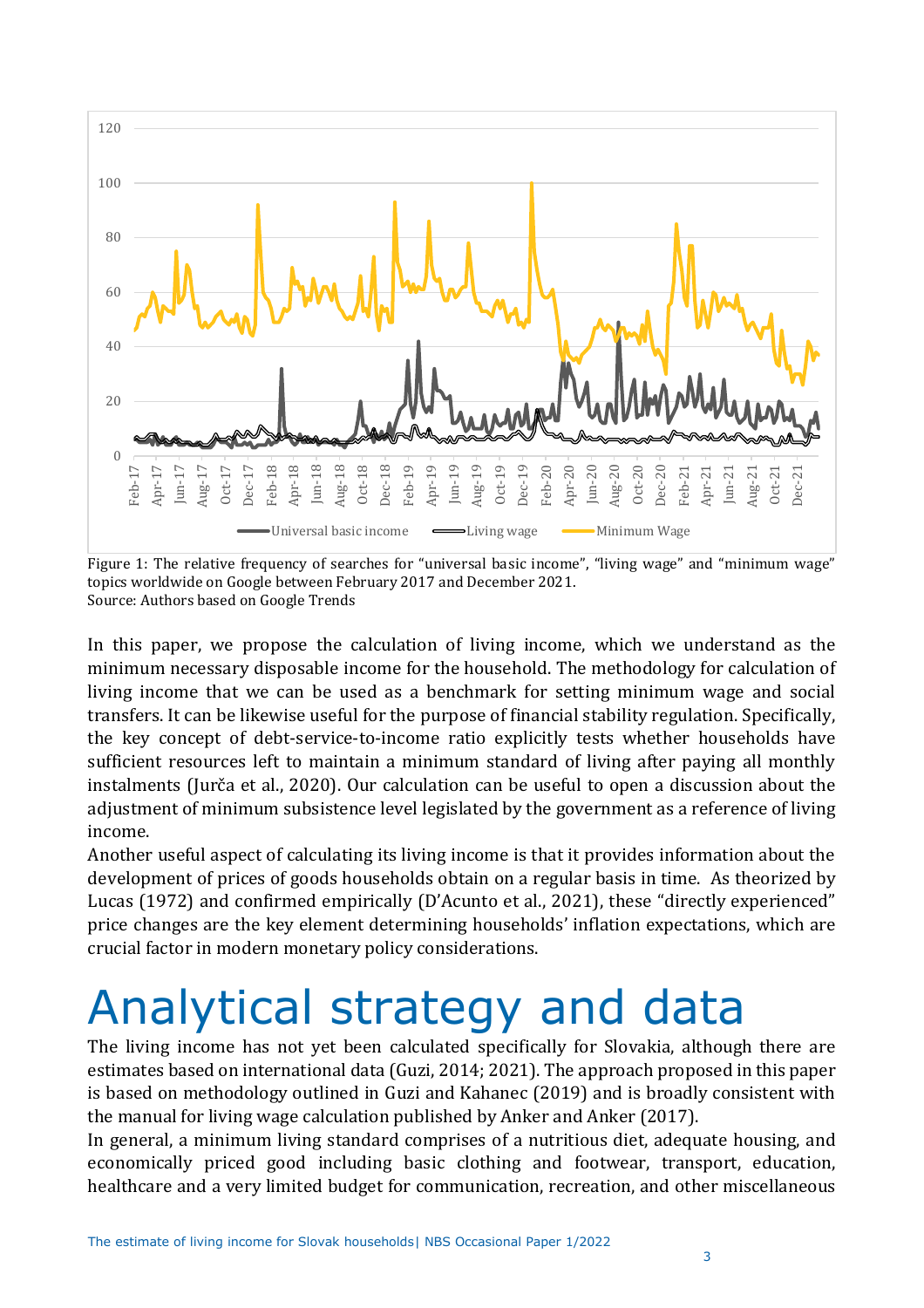goods. The goods and services provided publicly do not enter household expenses. In Slovakia, services such as education, healthcare or childcare are generally provided by state and household contributions are low.

We present the calculation of living income separately for Slovakia in general and specifically for the capital city of Bratislava, where cost of housing and services is higher.

The cost of living depends on family composition. We calculate the living income for two common household types in Slovakia (Sitárová and Hornáček, 2020), a single-adult household (referred to as 1 + 0) and a household of two economically active parents and two dependent children (referred to as  $2 + 2$ ). We assume children are within the age range of compulsory school attendance. <sup>6</sup> In the 2 + 2 household, we assume both adults have jobs. 7

For the purpose of food needs calculation, we assume the 1+0 household consists of a male adult and 2 + 2 household of a male and a female adult and two children (our model assumes same calory requirement for children of both genders).

Our living income calculation relies on data from multiple sources summarized in Table 1. The statistics on household expenditure is obtained from Household Budget Survey (HBS) annual report published by the Slovak Statistical Office. We define the lower quartile of household income to reflect the needs of low-income households. The expenditures are reported following the international classification of household expenditures COICOP (Classification of Individual Consumption According to Purpose).

| <b>Expenditure</b> | Data source                                                     |
|--------------------|-----------------------------------------------------------------|
| Food               | HBS, WHO, FAO, CPI microdata, Tesco e-shop, kaloricketabulky.sk |
| Housing            | HBS, Nehnutelnosti.sk, self-collection                          |
| Transport          | CPI microdata, self-collection                                  |
| Clothing           | <b>HBS</b>                                                      |
| Other needs        | HBS, CPI microdata, self-collection                             |
| Course Authors     |                                                                 |

*Table 1: Data sources used in the calculation*

### Source: Authors

Note: HBS (Household Budget Survey), WHO (World Health Organization), FAO (Food and Agriculture Organization), CPI (Consumer Price Index).

## Calculation of living income

## Food costs

We derive the cost of food for a nutritious diet for all household members in four steps:

- 1. We define the number of calories required for a female, a male and a child.
- 2. We create a food diet model based on average consumption of food and beverages taken from HBS.
- 3. We adjust the diet model to ensure the compliance with WTO nutritional recommendations.
- 4. We scale the food basket to match the amount of food calories required for a considered household per day.

#### The estimate of living income for Slovak households| NBS Occasional Paper 1/2022

<sup>6</sup> In Slovakia that implies the age range between six and fifteen years of age

<sup>7</sup> This assumption is based on Eurostat, which reports that the average number of full-time workers in Slovak households with at least one member economically active is 1.96.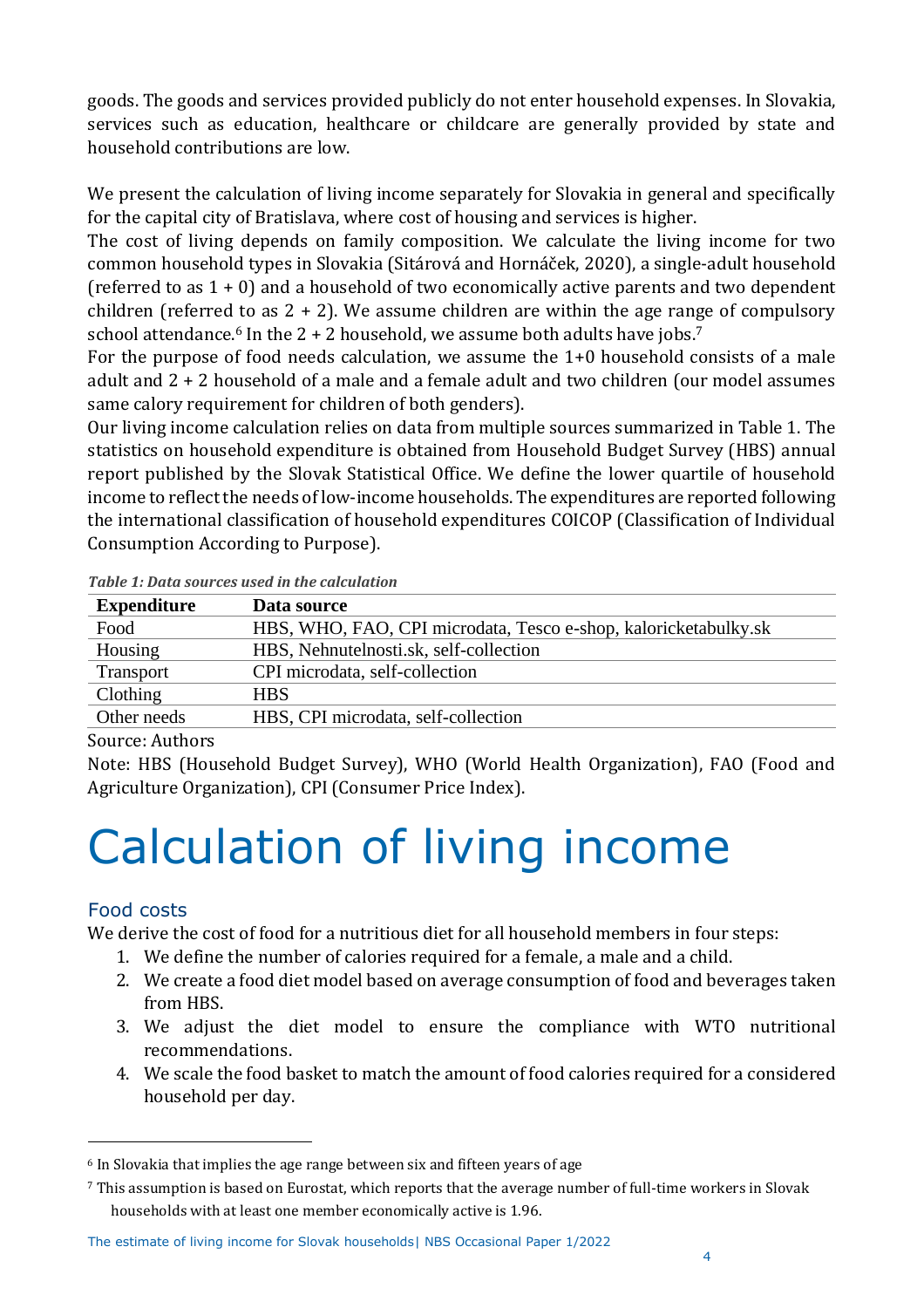In practical terms the final two steps can be interpreted as reflecting the homegrown food consumption, which remains a major factor in Slovakia as evidenced by significantly different food consumption patterns in rural and urban areas (Cupák et al., 2016) and propensity of low earning populations to pick mushrooms and berries in the forest (Ciaian et al., 2018).

A detailed breakdown of the methodology and the diet model is presented in the Appendix 1. Table 2 shows the calculated monthly food expenses that enters the living income. We assume the same food prices (and hence food costs as well) in Bratislava and in the rest of the country.

| Household | Calories needed per day | Food cost |
|-----------|-------------------------|-----------|
|           | 2,681                   | €107      |
|           | 8,675                   | €347      |

*Table 2: Food costs for a household per month*

Source: Authors

## Housing costs

Housing typically represents the largest regular expenditure for a household. In 2020, 92% of Slovak households reported to live in owner occupied housing (*OOH)*, and 8 % in a rented dwelling. Almost 70% of Slovak households lived in OOH with no outstanding mortgage or housing loan (Eurostat table ILC\_LVHO02). We reflect these conditions in our calculation and we assume three different types of housing for a household:

- 1. a commercially *rented housing*
- 2. a subsidized *social housing*, supply of which is very limited in Slovakia
- 3. *OOH* without a mortgage (we do not consider the scenario of OOH with a mortgage as we do not have access to mortgage data)

We gather rental listing prices from the Slovak leading real estate site *nehnutelnosti.sk*. Specifically, we collected apartment rent prices in Bratislava and Banská Bystrica (representing a typical medium-size town). In 12 weeks between September and November in 2020 we collect rent prices of one room and three room apartments. We include 6 offers from each apartment type in Banská Bystrica and 8 offers in Bratislava per week. The prevailing practice in Slovakia is to list the rent prices separately from utilities, so we deduct these from the published rent mount to determine the market prices of rented housing without utility costs.

We obtained the cost of social housing from local representatives and municipal websites. The final price is estimate by averaging the information from 12 cities in Slovakia. In the case of Bratislava, we were able to obtain the information about social housing costs in two major districts, the average of which we assume represents the average for the whole city. For residents of social housing utilities are added on top since they pay their utility charges separately.

We obtained the utility costs from the HBS. Following Anker and Anker (2017), the utility costs has to cover water, electricity and heating. On top of that we include garbage collection charges. We assume that households in OOH are only responsible for paying utility and maintenance bills. The overview of total housing costs is summarized in Table 3 (see also Appendix 2).

| Household | Region            | Utility<br>costs | Market<br>rent | Social<br>rent | Market<br>housing cost | Social housing<br>cost |
|-----------|-------------------|------------------|----------------|----------------|------------------------|------------------------|
| $1 + 0$   | <b>Bratislava</b> | €73              | €329           | €142           | €402                   | €215                   |
| $2 + 2$   | <b>Bratislava</b> | €111             | €507           | €208           | €618                   | €319                   |
| $1 + 0$   | Slovakia          | €73              | €249           | €104           | €322                   | €177                   |

*Table 3: Housing costs for a household per month*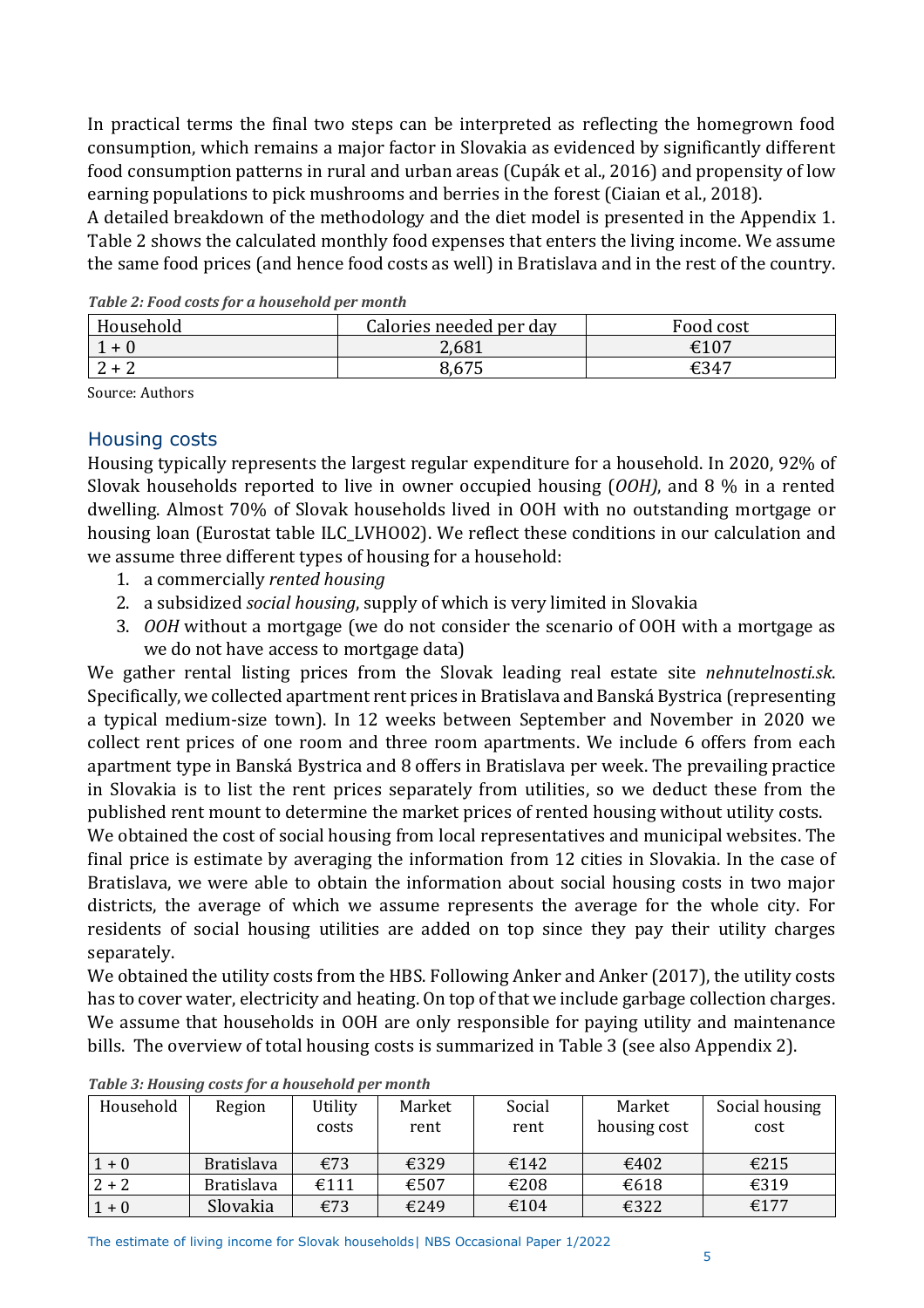| $\sim$<br><u>.</u> | --<br>ovakia<br>31 C | 0.4.4.4<br>ᅜᅩᆂ | $+45$<br><b>UTJ</b> | $\sim$ $\sim$ $\sim$<br>$-$<br>_<br>. .<br>$ -$ | $\sim$ $\sim$<br>$\sim$<br>£568 | €284<br>$  -$ |
|--------------------|----------------------|----------------|---------------------|-------------------------------------------------|---------------------------------|---------------|
|                    |                      |                |                     |                                                 |                                 |               |

Source: Authors

### Transport costs

Transportation is essential for commuting to work/school, shopping and other regular activities. In Slovakia, it is feasible to rely on public transport, which is accessible and of sufficient quality particularly in urban areas. We collect the costs of public transportation in two cities Banská Bystrica (representing an average Slovak city) and Bratislava.

In Banská Bystrica, a monthly public transportation pass costs €20 and the reduced price for children is  $\epsilon$ 12. In Bratislava, the price of a monthly pass is  $\epsilon$ 25 for adults and  $\epsilon$ 12 for children. In line with the literature (Anker 2011) we allow households to take taxi for one trip per month (two ways), representing shopping for large items or other activity. We observe the cost of taxi service online. The cost of a taxi ride across the town is €4.50 in Banská Bystrica and €8 in Bratislava. Table 4 lists the transportation costs.

| Household | Region            | Transportation cost |
|-----------|-------------------|---------------------|
| $1 + 0$   | <b>Bratislava</b> | $\epsilon$ 41       |
| $2 + 2$   | <b>Bratislava</b> | €90                 |
| $1 + 0$   | Slovakia          | €29                 |
|           | Slovakia          | €73                 |

*Table 4: Transportation costs for a household per month*

Source: Authors

### Additional costs

For other essential costs we assume the same prices in Bratislava and in the rest of the country:

- Simple, but appropriate *clothing and footwear*. We obtain the costs of these items from HBS. The amount is very modest, possibly reflecting the trends of second-hand shopping among low income households.
- *Education* is free in Slovakia, including higher education. According to the HBS, the spending of low-income households on education amounts to  $\epsilon$ 7.50 for a family with two children. This costs likely represent the costs of textbooks, stationary and afterschool club, which is a necessity for working parents. On top of that we add some minimum expenses to ensure healthy development of a child. Specifically, we assume every child attends one school trip per year. The cost of the school trip is  $\epsilon$ 20 or  $\epsilon$ 1.70 per month per child. We also assume every child attends afterschool training in music or foreign language, which amounts to  $\epsilon$ 5.25 and  $\epsilon$ 16 per month respectively according to the CPI microdata.
- *Healthcare* is covered by a single payer insurance system for the most part in Slovakia, although there are some costs associated with co-payments for medicines and dental care. Based on the HBS, we estimate the cost of healthcare of  $\epsilon$ 10 per month in a single adult household and  $\epsilon$ 16 per month per family.
- *Communication* is important, particularly considering the covid-19 pandemic. In this category, we assume the cost of purchasing a cell phone every five years, a cheap phone tariff and the price of internet connection. Considering the most economic option, adults posses smart phones worth €120 and children own regular phones worth €50 For the individual, the cost of purchasing a phone every five years is thus  $\epsilon$ 2 per month, while for a family it is €6. The cost of a cheap cell phone tariff is €15 and children can be enrolled for  $\epsilon$ 3 per child. A cheap broadband internet connection is available for  $\epsilon$ 14 per month.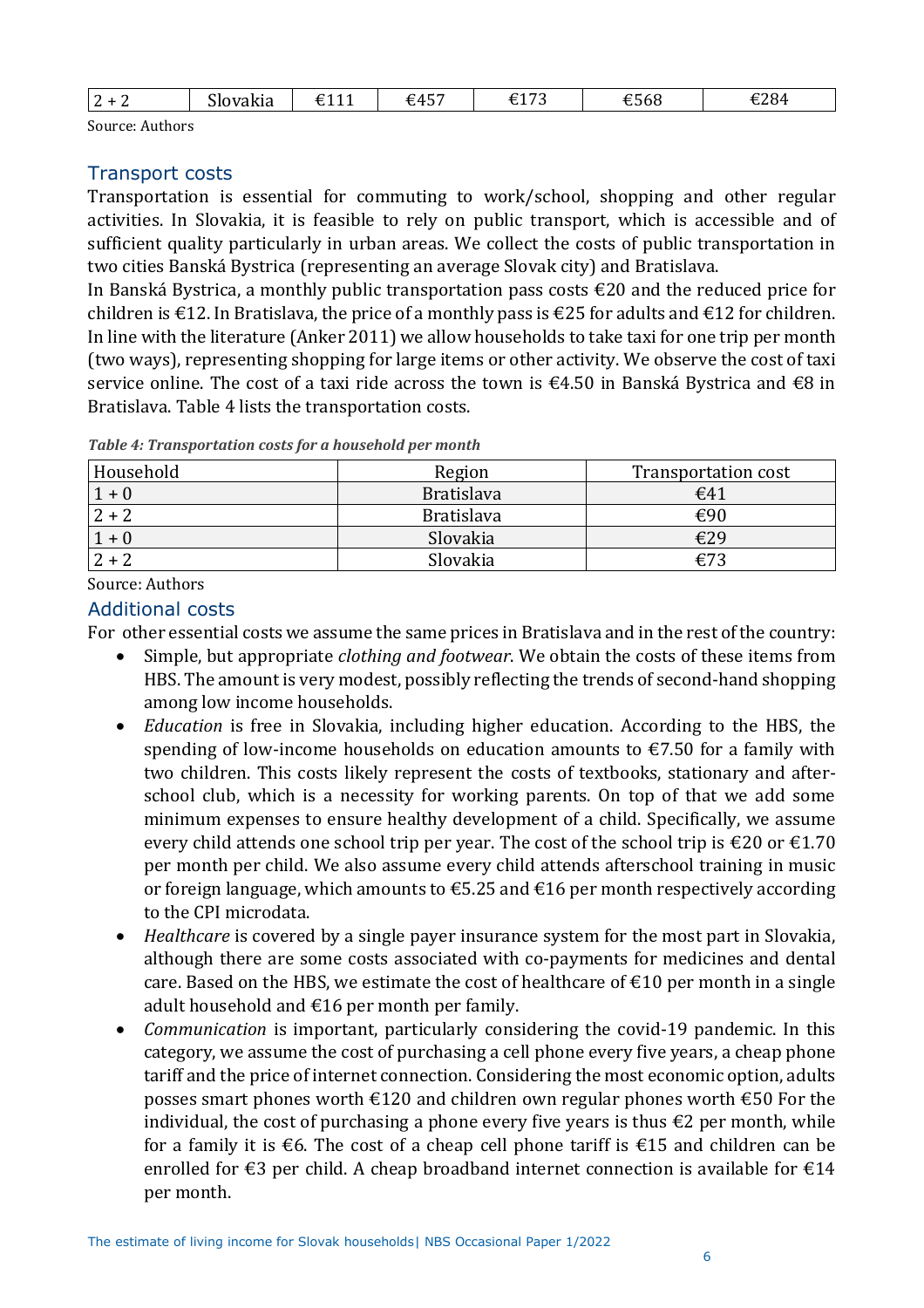- *Culture and recreation* are necessities supporting good mental health and enhancing social participation. Based on the average cost of cultural activities in the CPI microdata, we allocate  $\epsilon$ 9 per head for one cultural event per month. Children pay half price, reflecting children discounts available at many cultural venues. We allow households to eat out once per month. The price is calculated on the basis of the CPI microdata for a cheap meal in a restaurant consisting of a meat broth, friend pork chop, french fries and a €1 drink. We also allow the households to go on a domestic holiday for eight days per year at the cost of €560, double the average food spending to account for pocket money and a train ticket of €15 per adult (children can travel for free on trains in Slovakia).
- *Miscellaneous expenses*include expenses on home maintenance and personal care. Based on HBS, we assume these to amount to  $\epsilon$ 10 per month for a single adult and  $\epsilon$ 19 for a family.
- Finally, following Anker (2011) and Anker and Anker (2017) we add 5 % allowance of total household living costs to the budget for unforeseen events (see in Table 6).

The tally of all smaller expenses is summarized in Table 5.

|         |    |  | Household   Clothing   Education   Healthcare   Communication   Culture |                      | Miscellaneous |
|---------|----|--|-------------------------------------------------------------------------|----------------------|---------------|
|         |    |  |                                                                         | /Recreation expenses |               |
| $1 + 0$ |    |  |                                                                         | 44                   |               |
| $2 + 2$ | 40 |  |                                                                         |                      |               |

*Table 5: Other costs for a household per month*

Source: Authors

## **Conclusion**

Using real price data, we estimate the living income in Slovakia for two model households and three different housing types (market rent, social housing and owner-occupied housing). We account for higher price level in Bratislava and calculate separately the living income for households residing in the capital city. Table 6 summarizes the living income calculation.

| Housing type        |         |          | Rented housing |                   |         |          | Social Housing |                   |                         | 00H      |
|---------------------|---------|----------|----------------|-------------------|---------|----------|----------------|-------------------|-------------------------|----------|
| Region              |         | Slovakia |                | <b>Bratislava</b> |         | Slovakia |                | <b>Bratislava</b> |                         | Slovakia |
| Household           | $1 + 0$ | $2 + 2$  | $1 + 0$        | $2 + 2$           | $1 + 0$ | $2 + 2$  | $1 + 0$        | $2 + 2$           | $1 + 0$                 | $2 + 2$  |
| Food                | €107    | €347     | €107           | €347              | €107    | €347     | €107           | €347              | €107                    | €347     |
| Housing             | €249    | €457     | €329           | €507              | €104    | €173     | €142           | €208              |                         |          |
| <b>Utilities</b>    | €73     | €111     | €73            | €111              | €73     | €111     | €73            | €111              | €73                     | €111     |
| Transport           | €29     | €73      | €41            | €90               | €29     | €73      | €41            | €90               | €29                     | €73      |
| Clothing            | €15     | €40      | €15            | €40               | €15     | €40      | €15            | €40               | €15                     | €40      |
| Education           | €0      | €32      | $\epsilon$ 0   | €32               | €0      | €32      | $\epsilon$ 0   | €32               | $\epsilon$ <sub>0</sub> | €32      |
| Healthcare          | €10     | €16      | €10            | €16               | €10     | €16      | €10            | €16               | €10                     | €16      |
| Communication       | €31     | €56      | €31            | €56               | €31     | €56      | €31            | €56               | €31                     | €56      |
| Culture/Recreation  | €44     | €113     | €44            | €113              | €44     | €113     | €44            | €113              | €44                     | €113     |
| Miscellaneous goods | €10     | €19      | €10            | €19               | €10     | €19      | €10            | €19               | €10                     | €19      |
| Provision 5%        | €28     | €63      | €33            | €67               | €21     | €49      | €24            | €52               | €16                     | €40      |
| <b>Total costs</b>  | €596    | €1,327   | €693           | €1,398            | €444    | €1,029   | €497           | €1,084            | €335                    | €847     |

*Table 6: Calculation of living income*

Source: Authors

Next we contrast the calculated living income with minimum subsistence level and the net income earned by adult(s) working for minimum wage (Table 7). We find that the legally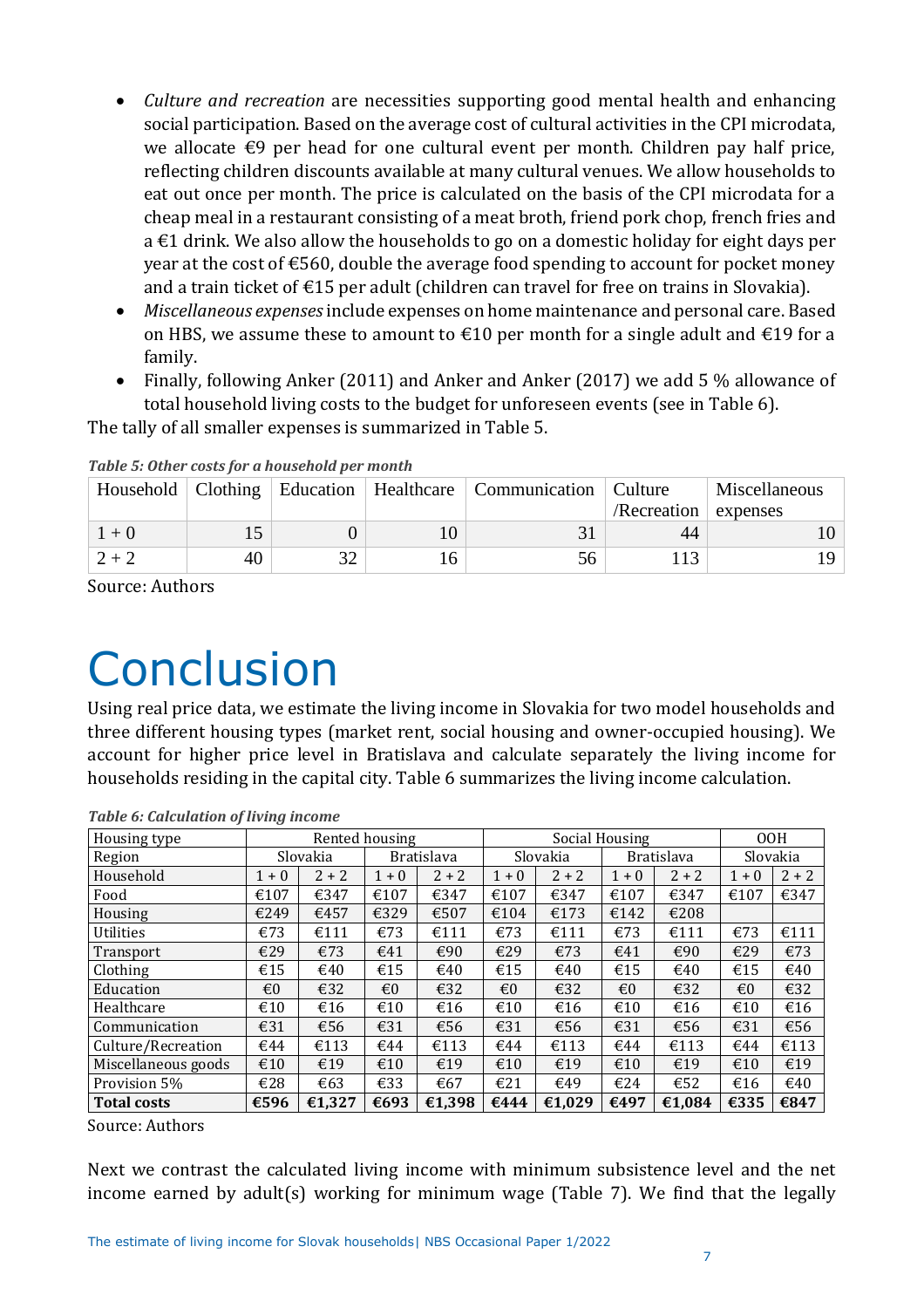defined minimum subsistence level is not sufficient even for a household living in OOH without mortgage. Specifically, the subsistence minimum for a family with two children amounts to €569, but that amounts only covers around 67 % of the living income of the household (€847). We therefore caution against assuming that minimum subsistence level is reflective of the family living costs.

The household with two adults depending on minimum wage has  $\epsilon$ 1,050 disposable income and can cover regular living expenses as long as they live in OOH with no outstanding mortgage interest payments. Households depending on minimum wage living in social housing may get close to the breaking point outside the capital city ( $\epsilon$ 1,029) and narrowly behind it in Bratislava  $(£1,084)$ . However households living in commercially rented housing who depend on minimum wage can cover 88% of its total monthly expenses in case of a single person household and 79 % in case of a family with two children (this amount drops to 75 % for households living in Bratislava). Our findings therefore concur with our previously published assessment (Fabo and Guzi, 2019) that low-earning households in Slovakia generally struggle to obtain basic necessities of life even if they contain two adults working full time as well as a recently published critical analysis of the subsistence minimum by the Council for Budget Responsibility (Novysedlák et al., 2022).

| Region                                         |       | Slovakia | <b>Bratislava</b> |        |
|------------------------------------------------|-------|----------|-------------------|--------|
| Household                                      | $1+0$ | $2 + 2$  | $1 + 0$           | $2+2$  |
| Subsistence minimum <sup>8</sup>               | €218  | €569     | €218              | €569   |
| Net income earned at minimum wage <sup>9</sup> | €525  | €1,050   | €525              | €1,050 |
| Living income rented housing                   | €596  | €1,327   | €693              | €1,398 |
| Living income social housing                   | €444  | €1,029   | €497              | €1,084 |
| Living income owner occupied housing           | €335  | €847     | €335              | €847   |

*Table 7: Living income in context*

Source: Own calculation.

Note: Net minimum wage estimate based on minimalnamzda.sk

From our assessment, we draw several conclusions. Firstly, we show that people in low earning households need to work full time to meet the basic ends. This finding stands in contrast with the narrative that limiting welfare transfers is needed to motivate people to work. The subsistence minimum threshold defined by the state is not sufficient to cover household expenses even for a debt free household with own housing.

We further found that households with children, where adults earn up to 10-20% above the minimum wage struggle to afford living in a rented housing. They can support themselves as long as they live in their own dwelling, but their labor mobility is limited. The availability of social housing is very limited in Slovakia but we show that it significantly helps families to

<sup>8</sup> Households whose income falls under subsistence minimum can benefit from various government schemes to support low earning households. However, these benefits generally fall short even of the subsistence minimum threshold. Additionally, the state provides benefits to all parents of dependent children regardless of income.

<sup>9</sup> Importantly, full time workers are entitled to one meal a day, which can be either provided directly at the company canteen or as a subsidy of meal tickets or in money equivalent of the subsidy paid directly to the worker. The minimum subsidy a worker is entitled to is €2.48 per working day or about €50 per worker monthly. In practice, the subsidy amount or value of meal provided by the employer tends to be higher than this minimum amount.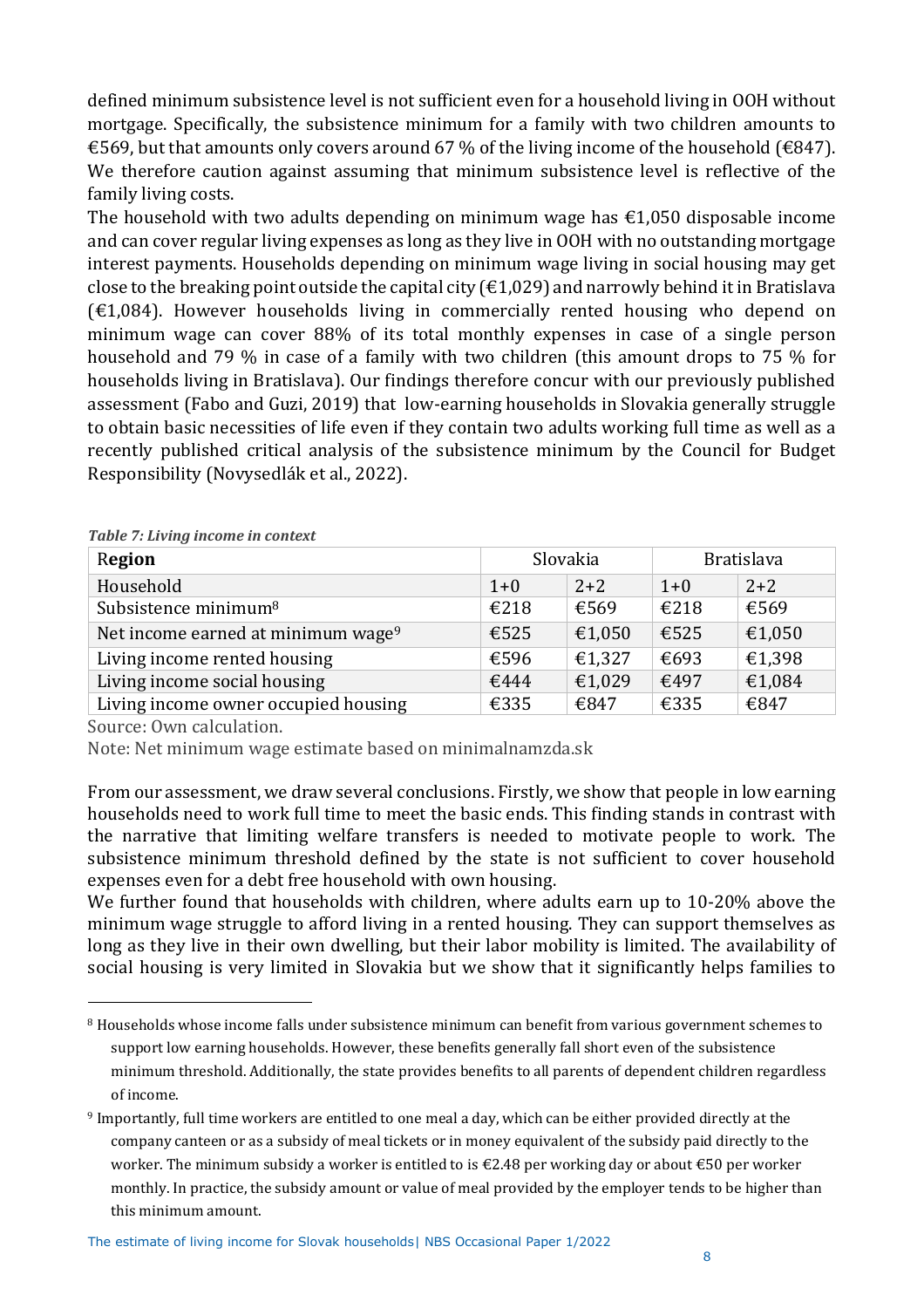achieve a decent living standards. These households are not able to afford any kind of commercially rented housing if they want to relocate to Bratislava where job opportunities in low skill occupations exist. With minimum wages being so close to living income, the increase in energy prices in late 2021 and 2022 is likely to create existential difficulties for low-income households, supporting the case for targeted government subsidies.

Our key message is that the official amounts of subsistence minimum and minimal wage do not sufficiently cover reasonably basic requirements of life. Authorities should consider updating their calculation to better reflect the actual living costs.

### References

Anker, R., 2011. Estimating a living wage: a methodological review.

- Anker, R., Anker, M., 2017. Living Wages Around the World: Manual for Measurement. Edward Elgar Publishing.
- Banerjee, A., Niehaus, P., Suri, T., 2019. Universal Basic Income in the Developing World. Annual Review of Economics 11, 959–983. https://doi.org/10.1146/annureveconomics-080218-030229
- Ciaian, P., Cupák, A., Pokrivčák, J., Rizov, M., 2018. Food consumption and diet quality choices of Roma in Romania: a counterfactual analysis. Food Sec. 10, 437–456. https://doi.org/10.1007/s12571-018-0781-8
- Cupák, A., Pokrivčák, J., Rizov, M., 2016. Diverzifikácia spotreby potravín na Slovensku. Politická ekonomie 64, 608–626. https://doi.org/10.18267/j.polek.1082
- D'Acunto, F., Malmendier, U., Ospina, J., Weber, M., 2021. Exposure to Grocery Prices and Inflation Expectations. Journal of Political Economy 129, 1615–1639. https://doi.org/10.1086/713192
- Fabo, B., 2018. Living Wage a Relevant Topic for Europe. ETUI Research Paper-Policy Brief 8.
- Fabo, B., Belli, S.S., 2017. (Un) beliveable wages? An analysis of minimum wage policies in Europe from a living wage perspective. IZA Journal of Labor Policy 6, 4.
- Fabo, B., Guzi, M., 2019. The Cost of Living in the EU: How Much Do You Need? ETUI Research Paper-Policy Brief 4.
- Frothingham, S., 2018. What Is Basal Metabolic Rate? [WWW Document]. Healthline. URL https://www.healthline.com/health/what-is-basal-metabolic-rate (accessed 5.5.22).
- Goedemé, T., Penne, T., Hufkens, T., Karakitsios, A., Bernát, A., Simonovits, B., Alvarez, E.C., Kanavitsa, E., Parcerisas, I.C., Romaní, J.R., Mäkinen, L., Matsaganis, M., Arlotti, M., Kopasz, M., Szivós, P., Ritakallio, V.-M., Kazepov, Y., Bosch, K.V. den, Storms, B., 2017. What Does It Mean To Live on the Poverty Threshold? Lessons From Reference Budgets (No. 1707), Working Papers, Working Papers. Herman Deleeck Centre for Social Policy, University of Antwerp.
- Hirsch, D., Valadez-Martinez, L., 2017. The Living Wage. Agenda Publishing, Newcastle upon Tyne.
- Jurča, P., Klacso, J., Tereanu, E., Forletta, M., Gross, M., Čihák, M., 2020. The Effectiveness of Borrower-Based Macroprudential Measures: A Quantitative Analysis for Slovakia. IMF Working Papers 2020. https://doi.org/10.5089/9781513550503.001.A001
- Lucas, R.E., 1972. Expectations and the neutrality of money. Journal of Economic Theory 4, 103–124. https://doi.org/10.1016/0022-0531(72)90142-1
- Novysedlák, V., Siebertová, Z., Švarda, N., 2022. Dvojaká chudoba ...alebo keď nevieme, kto je chudobný. Rada pre rozpočtovú zodpovednosť. URL https://www.rrz.sk/dvojakachudoba-alebo-ked-nevieme-kto-je-chudobny/ (accessed 6.23.22).
- Sitárová, T., Hornáček, M., 2020. Incomes, Expenditures of Private Households in the SR for 2019 (simulated data). Statistical Office of the Slovak Republic, Bratislava.
- United Nations, 1948. Universal Declaration of Human Rights.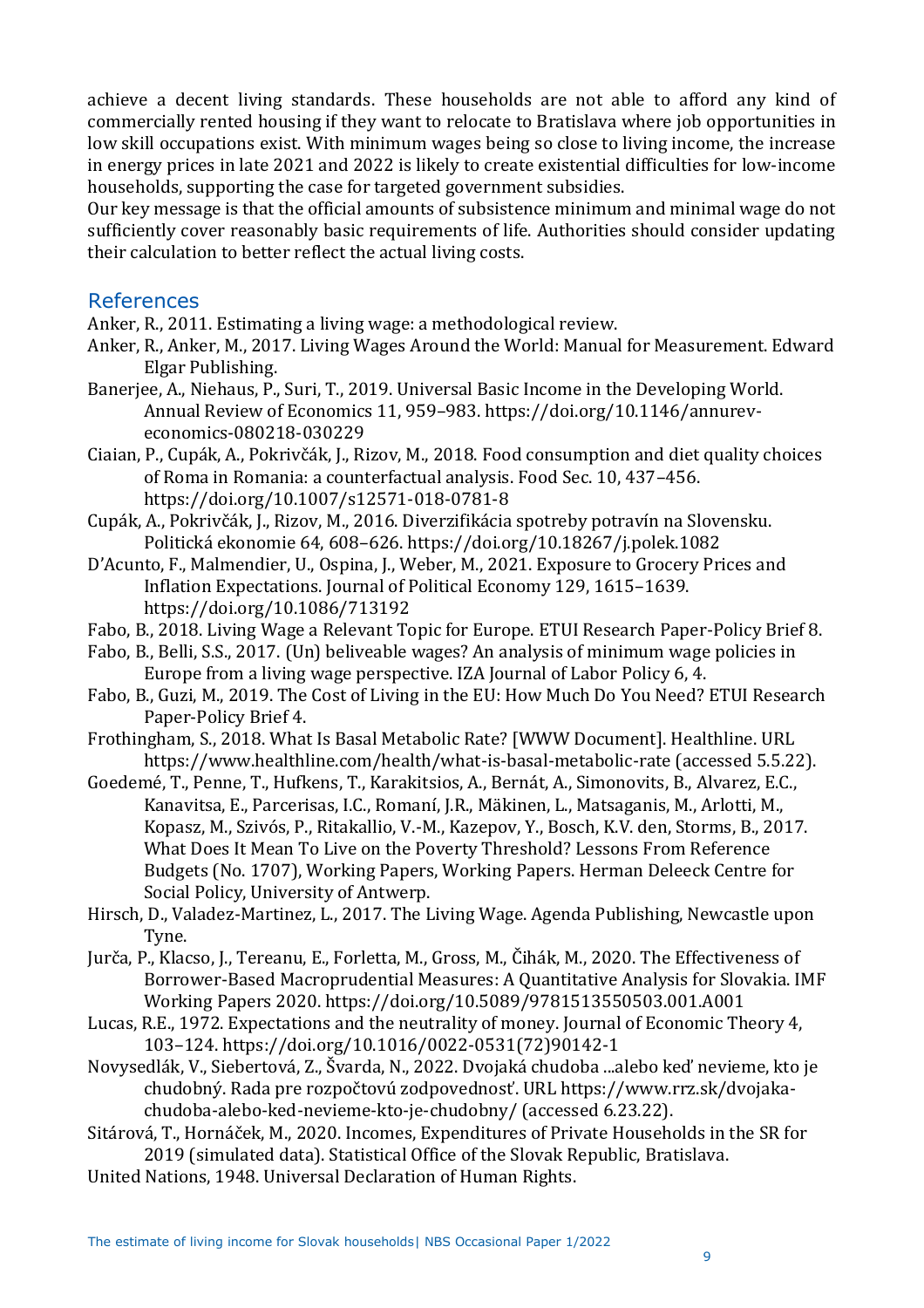## Appendix 1: Calculation of food costs in detail

The amount of food calories is set rigorously. WHO suggests using weight corresponding to the average height and a body mass index (BMI) of 21 as the basis for estimating an adequate number of food calories. On average Slovak men are 179.5 cm tall and Slovak women are 167.5 cm tall. At the BMI of 21 we assume 70kg weight for a male and 59 kg for a female. Basal metabolic rate (BMR) is the amount of energy needed for essential life functions, such as breathing, circulation, cell production, nutrient processing or brain function(Frothingham, 2018). BMR depends on the person weight and in our case it equals 1,325 kcal for females and 1,676 kcal for males. The total energy expenditure is the multiple of BMR depending on the physical activity level (PAL). There are three main types of physical activity characterized by different values of PAL: sedentary or light activity lifestyle, active or moderately active lifestyle and vigorous or vigorously active lifestyle (FAO, 2021).

We choose PAL factor of 1.6, which is on the border between sedentary and active lifestyles. This leads to the 2,210 kcal /day  $(1,325 \times 1,6)$  for females and 2,681 kcal /day  $(1,676 \times 1.6)$ for males. Calories are set differently for children to account for their growth. Children younger than 17 require on average 1,892 kcal for moderate activity level (Anker and Anker, 2017). A family of four thus requires about 8,500 kcal per day. A single-adult household of one person requires 2,681 kcal per day in order to ensure a sufficient diet for a female as well as for a male.

The food diet model reflects the consumption patterns reported in the HBS with minor modifications. Our food model includes 73 g of protein, 306 g of carbohydrates and 78 g of fats a day10. Protein and carbohydrates have 4 calories per gram and fats have 9 calories per gram, that amounts to 292 kcal of protein, 1,223 kcal of carbs and 705 kcal of fats. The nutritious diet proposed by WHO and FAO includes at least 10 % protein, 15-30 % fats and 55-75 % carbohydrates (expressed as % of total food calories). Our food model complies with these requirements (it includes 13 % of protein, 55 % of carbohydrates and 32% of fats) except it is higher in the amount of fats. We reduce the amount of items rich in fat and lower the amount of flour on the basis of WHO guidelines.

Prices are taken from the CPI microdata whenever available and manually collected from the online store of the Tesco shopping chain for other items. Food items are divided into food groups according to a model diet presented by Anker and Anker (2017). Expenditure on alcoholic beverages and tobacco are excluded.

The estimate of living income for Slovak households| NBS Occasional Paper 1/2022

<sup>10</sup> We take information on food nutrients from https://www.kaloricketabulky.sk/.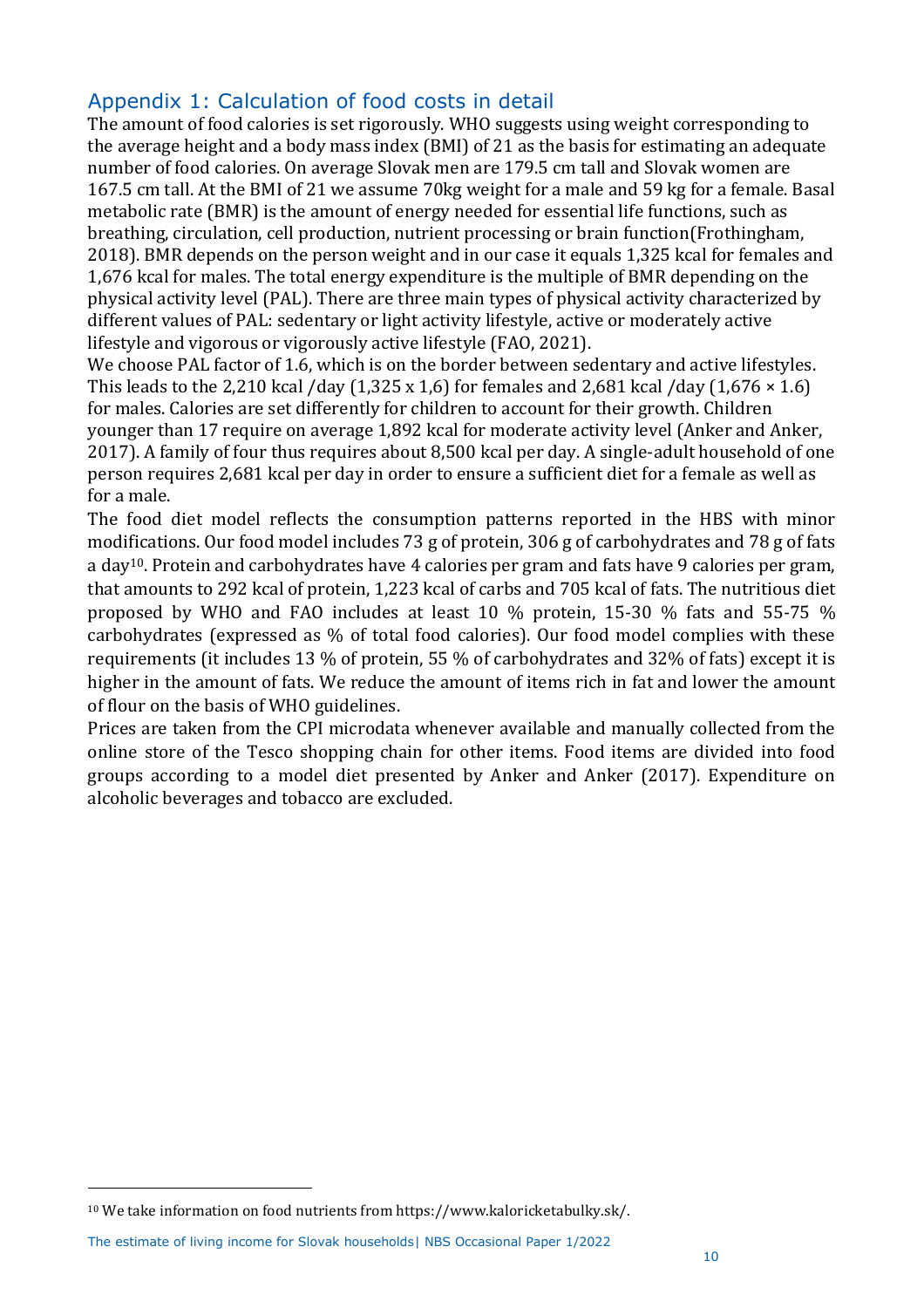| Food groups             | <b>Food items</b>              | kg/year | Price/ unit $(f)$ | Food costs/month $(E)$ |
|-------------------------|--------------------------------|---------|-------------------|------------------------|
|                         | Wheat flour                    | 12.0    | 0.33              | 0.33                   |
| 1A. Cereals             | Pearl barley and oat<br>flakes | 1.1     | 0.98              | 0.09                   |
| and grains              | Corn semolina                  | 0.9     | 0.98              | 0.07                   |
|                         | White rice                     | 5.7     | 1.03              | 0.49                   |
|                         | <b>Bread</b>                   | 33.7    | 1.05              | 2,95                   |
| 1B. Prepared<br>cereals | Baked (rolls)                  | 38.3    | 1.12              | 3,57                   |
|                         | Pasta                          | 7.2     | 1.30              | 0.78                   |
| 2. Roots                | Potatoes                       | 52.8    | 0.49              | 2.16                   |
|                         | Nuts in terms of kernel        | 1.5     | 12.99             | 1.62                   |
| 3. Legumes              | Beans                          | 0.4     | 1.98              | 0.07                   |
| and nuts                | Peas                           | 0.7     | 1.88              | 0.11                   |
|                         | Lentils                        | 0.4     | 2.10              | 0.07                   |
|                         | Milk for drinking $(l)$        | 44.1    | 0.69              | 2.54                   |
|                         | Curd cheese                    | 2.8     | 4.20              | 0.98                   |
|                         | Hard cheese                    | 4.2     | 5.56              | 1.95                   |
|                         | Soft cheese                    | 2.0     | 7.90              | 1.32                   |
| 4. Dairy                | Processed cheese               | 1.9     | 7.90              | 1.25                   |
|                         | Powder, evaporated             | 0.7     | 4.37              | 0.25                   |
|                         | Cream                          | 3.3     | 4.60              | 1.27                   |
|                         | Yogurts                        | 7.8     | 2.48              | 1.61                   |
|                         | Fermented cream                | 1.9     | 2.72              | 0.43                   |
| 5. Eggs                 | Eggs (in pieces)               | 224.0   | 0.129             | 2.41                   |
| 6. Meats and            | Beef and veal                  | 5.2     | 4.57              | 1.98                   |
| fish                    | Poultry                        | 26.9    | 2.19              | 4.91                   |
| (in carcass             | Pork                           | 35.7    | 3.40              | 10.12                  |
| weight)                 | Fish                           | 5.6     | 6.45              | 3.01                   |
|                         | Cauliflower and                | 2.3     | 1.19              | 0.23                   |
| 7A. Green               | Cabbage                        | 12.4    | 0.49              | 0.51                   |
| leafy                   | Salad                          | 2.4     | 1.59              | 0.32                   |
| vegetables              | Spinach                        | 0.3     | 0.86              | 0.02                   |
|                         | Kohlrabi                       | 4.7     | 2.95              | 1.16                   |
|                         | Tomatoes                       | 18.5    | 1.49              | 2.30                   |
|                         | Onion                          | 11.0    | 0.55              | 0.50                   |
|                         | Garlic                         | $0.7\,$ | 3.59              | 0.21                   |
|                         | Carrot                         | 12.9    | 0.69              | 0.74                   |
| 7B. Other<br>vegetables | Parsley                        | 3.1     | 1.79              | 0.46                   |
|                         | Celery                         | 2.0     | 0.89              | 0.15                   |
|                         | Cucumbers                      | 6.8     | 1.50              | 0.85                   |
|                         | Green pepper                   | 6.6     | 1.76              | 0.97                   |
|                         | Melons                         | 7.7     | 0.49              | 0.31                   |
|                         | Apples                         | 13.6    | 1.09              | 1.24                   |
|                         | Pears                          | 1.5     | 1.57              | 0.20                   |
|                         | Plums                          | 1.6     | 2.22              | 0.30                   |
|                         | Apricots                       | 0.9     | 3.13              | 0.23                   |
| 8. Fruits               | Peaches                        | 2.6     | 2.69              | 0.58                   |
|                         | Strawberries                   | 1.0     | 7.96              | 0.66                   |
|                         | Grapes                         | 4.4     | 2.19              | 0.80                   |
|                         | Oranges                        | 13.2    | 1.23              | 1.35                   |
|                         | Tangerines                     | 5.1     | 1.35              | 0.57                   |

## Appendix Table 1: Food diet model for one person per month

The estimate of living income for Slovak households| NBS Occasional Paper 1/2022